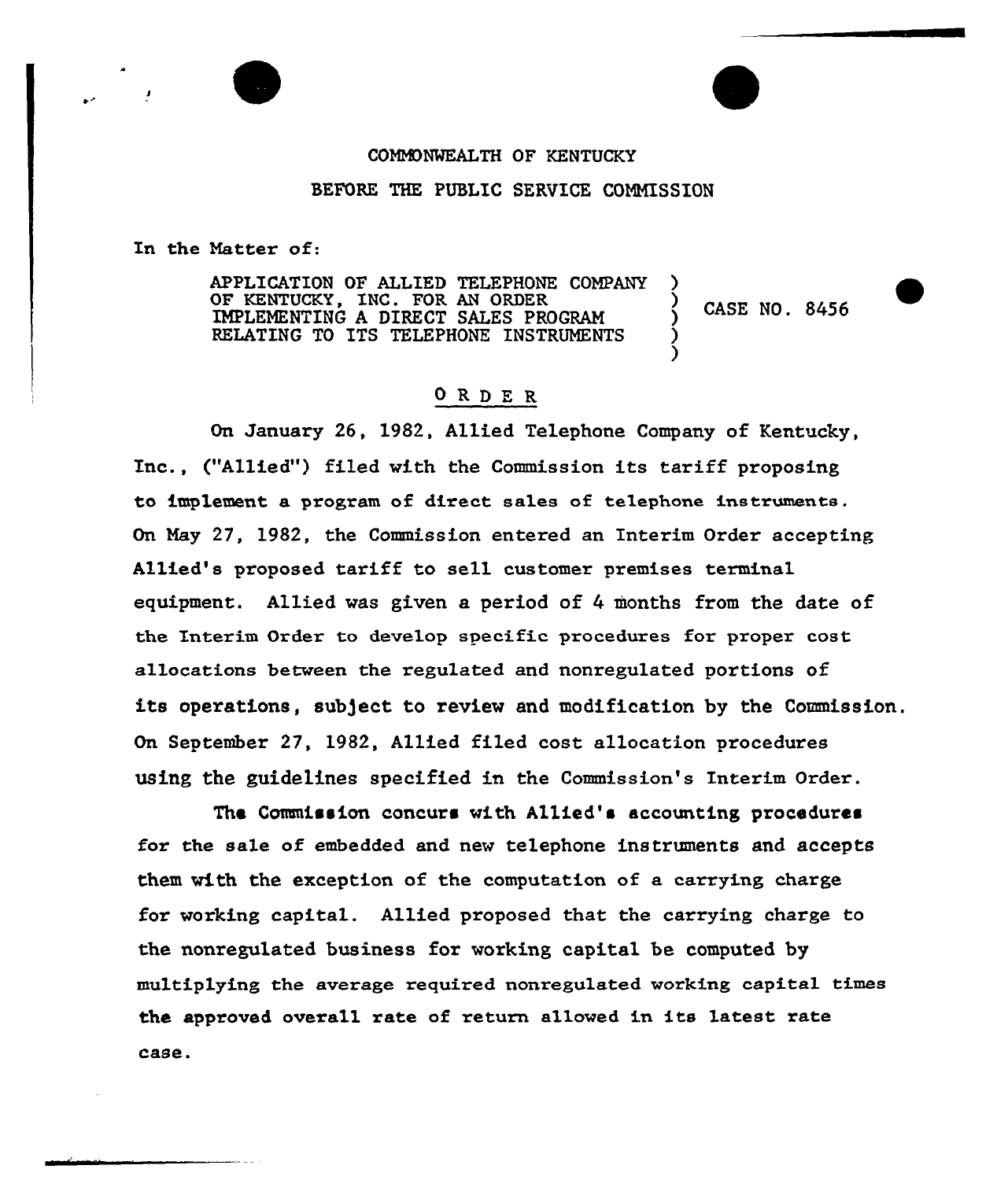The Commission does not agree with Allied's pxoposal for the carrying charge on cash working capital. Cash working capital is primarily financed through short-term debt, the cost of which can fluctuate significantly over short periods of time. Moreover, had the nonxegulated business entered the marketplace on its own, it would have been subject to arms-length bargaining with lending institutions at whatever rates the market would have demanded. It is highly unlikely that nonregulated business would have been able to obtain financing at the relatively low cost of capital which a regulated utility incurs. Therefore, the Commission finds that the proper cash working capital carrying cost rate should be equal to Allied's current annual weighted cost of short-term debt plus 2 percent.

Allied did not propose a procedure to allocate the appropriate financing costs of shared assets to the nonregulation business. The Commission is of the opinion that procedures should be established for all foreseeable allocations. Therefore, Allied should establish. a carrying cost rate for the purpose of assigning the financing costs of jointly used assets to the nonresulated portion of the business, which should be no less than Allied's embedded cost of debt and the return on equity requested in its most recent rate case.

IT IS THEREFORE ORDERED that the cost allocation procedures submitted September 27, 1982, be and they hereby are approved with the exception of the cash working capital carrying cost rate.

 $-2-$